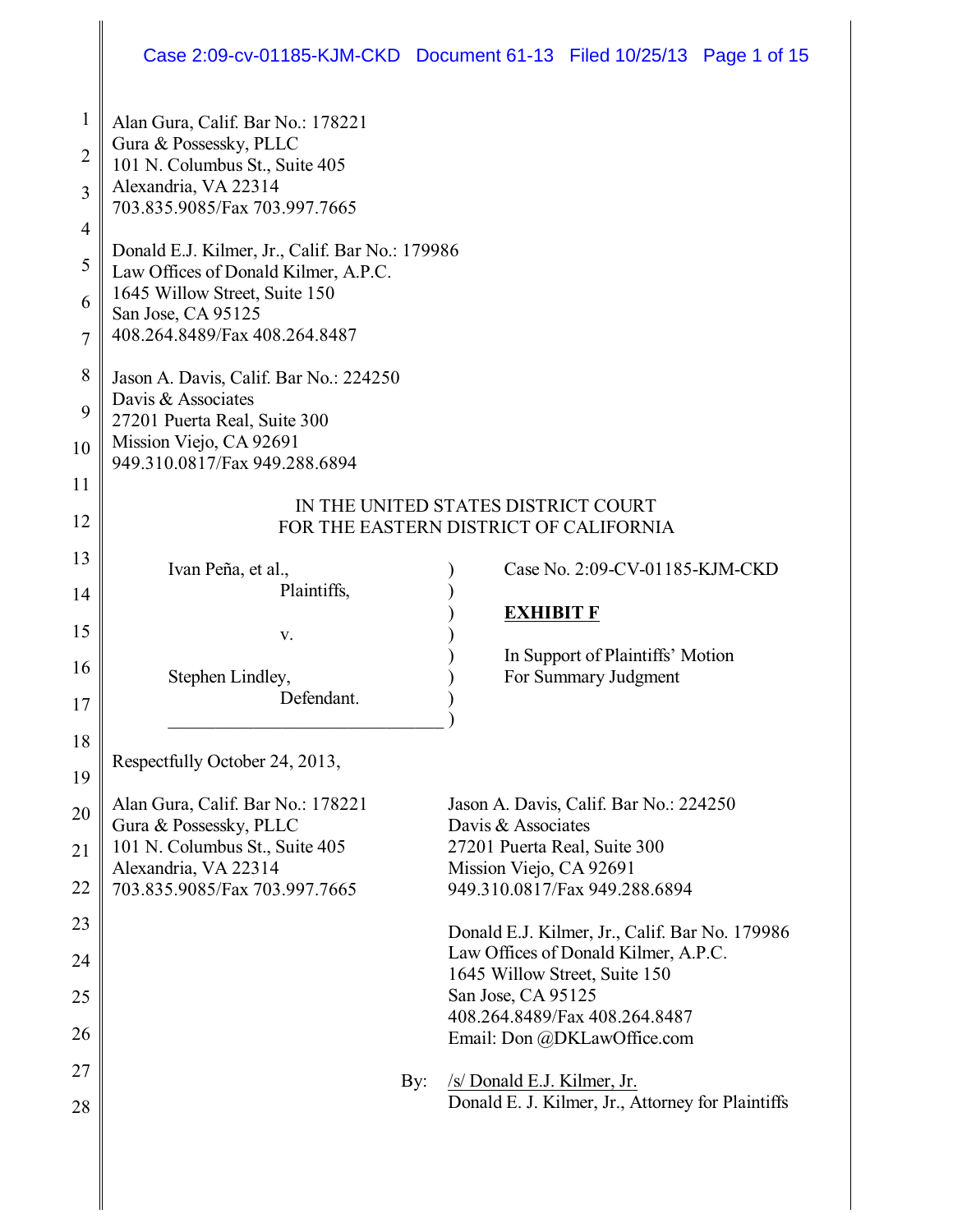*EDMUND*  $\frac{69.66}{60.66}$  *GOWN* JR. 185-KJM-CKD Document 61-13 Filed 10/25/13 Page 2 of 15 *Attorney General*



FIREARMS DIVISION P.O. BOX 160487 SACRAMENTO, CA 95816·0487 Facsimile: (916) 263-0676 (916) 263·5153

January 12, 2007

Mr. Carlos Guevara General Counsel Glock, Inc. 6000 Highlands Parkway Smyrna, GA 30082

....

Re: Glock Proposed Ambidextrous Magazine Release

Dear Mr. Guevara:

I am writing in response to your request that the Firearms Division ofthe California Department of Justice (DOJ) waive the requirement that a number of Glock handguns that have been redesigned to have an ambidextrous magazine release be tested by an independent DOJ· certified laboratory. Upon review of the issue, we have determined that we do not have the authority to exempt a handgun on DOl's roster that is redesigned to have an ambidextrous magazine release from the testing requirement.

California law makes it a crime to import into the state for sale, keep for sale, offer or expose for sale, give or lend any "unsafe handgun." (California Penal Code  $\S$  12125(a).) A handgun is considered unsafe if it fails to meet the criteria set forth in Penal Code section 12126 after testing and approval by a DOl-certified handgun testing laboratory. (Pen. Code § 12130.) A handgun that is tested and approved is eligible for listing on DO]'s roster of handguns that have been tested and determined not to be unsafe. (Pen. Code  $\S$  12131(a).)

 $A$  firearm shall be deemed to satisfy the requirements of subdivision (a) of Section 12131 if another firearm made by the same manufacturer is already listed and the unlisted firearm differs from the listed firearm only in one or more of the following features:

- 1. Finish, including, but not limited to, bluing, chrome-plating, oiling, or engraving.
- 2. The material from which the grips are made.
- 3. The shape or texture of the grips, so long as the difference in grip shape or texture does not in any way alter the dimensions, material, linkage, or functioning of the magazine well, the barrel, the chamber, or any of the components of the firing mechanism of the firearm.
- 4. Any other purely cosmetic feature that does not in any way alter the dimensions, material, linkage, or functioning of the magazine well, the barrel, the chamber, or any of the components of the firing mechanism of the firearm." (Pen. Code  $\S$  12131.5(a).)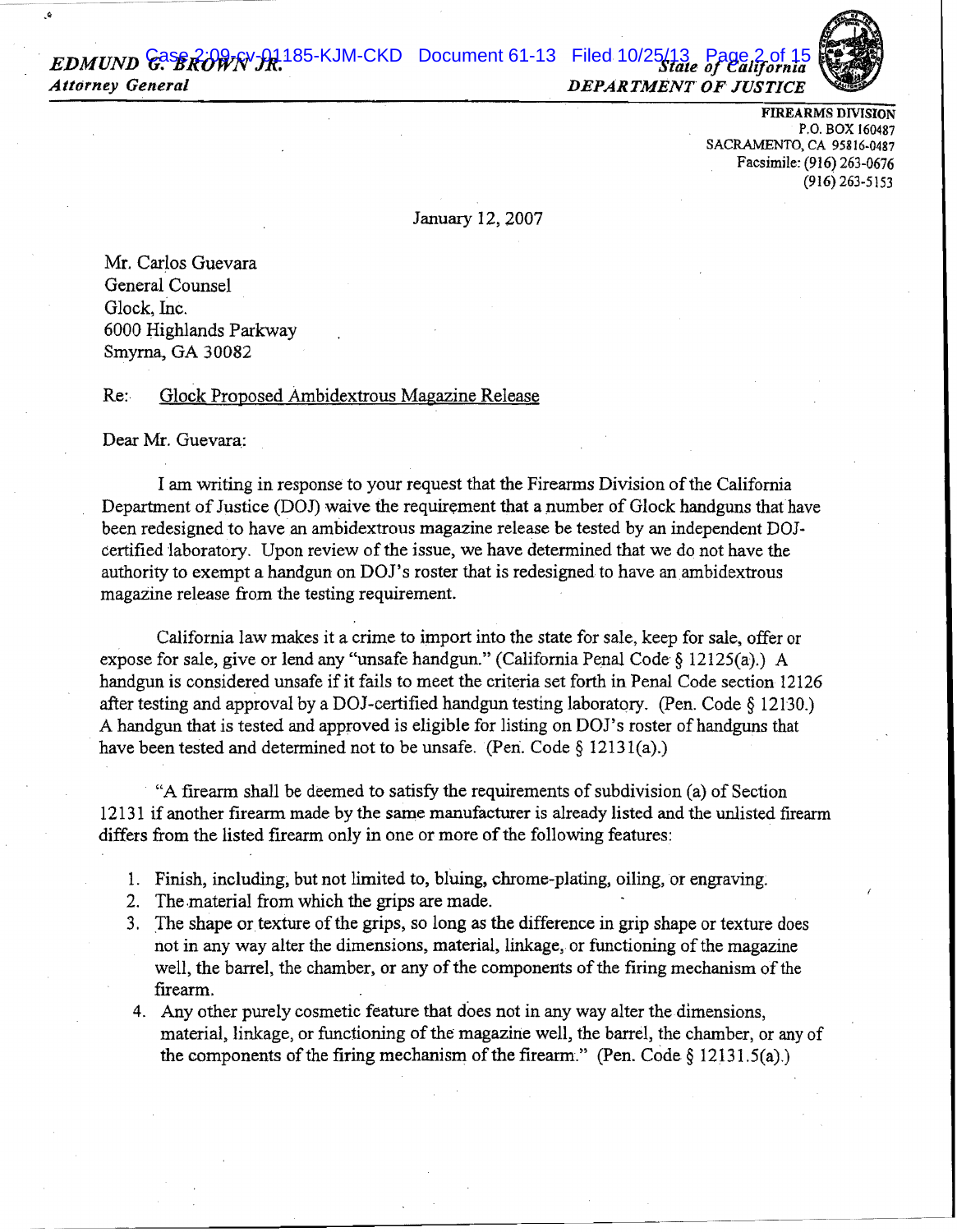Mr. Guevara January 12,2007 Page 2

Handgun models that do not meet one of the criteria of Penal Code section 12131.5(a) are not "deemed to satisfy the requirements of subdivision (a) of Section 12131" and therefore must be tested, like **all** new models of handguns.

Glock proposes to alter the magazine catch on its models so that the catch grabs the magazine from the middle, rather than from the side, of the magazine. In order to do so, part of the frame must be cut to allow for a new magazine release button. The modification to the magazine release is a physical change to the firearm that is not listed in Penal Code section 12131.5(a). Physical changes to a listed handgun that do not qualify as exempt changes under section 12131.5(a) require that the redesigned handgun be tested prior to being listed on the *DOl* roster of "not unsafe handguns."

The Penal Code does not give DOl discretion to waive the testing requiremerit. Unless a statute gives a governmental agency such discretion, the agency is prohibited from expandipg the scope ofthe statute. (See *Lockyer* v. *City and County afSan Francisco* (2004) 33 CalAth 1055, 1081-1082 *fillegal* for a county clerk, charged with ministerial duty of issuing marriage licenses, to issue license to a same sex couple when statute authorized licenses only to couple of opposite sex; official improperly employed his own judgment or opinion concerning the statutes propriety or impropriety].) ,

A California owner of a Glock handgun model with a standard magazine release who wishes to have his or her handgun retrofitted with an ambidextrous magazine release may send the firearm to Glock. Glock could then retrofit the handgun and return it to its owner. No further testing of the retrofitted handgun would be required.

We apologize for any inconvenience caused by the delay in providing a final opinion to you about this matter. If you have any questions or concerns, please contact me at (916) 263-5153.

Sincerely,.

14 - 7. 2 - P

ALISON Y. MERRILEES Deputy Attorney General

For EDMUND G. BROWN JR. Attorney General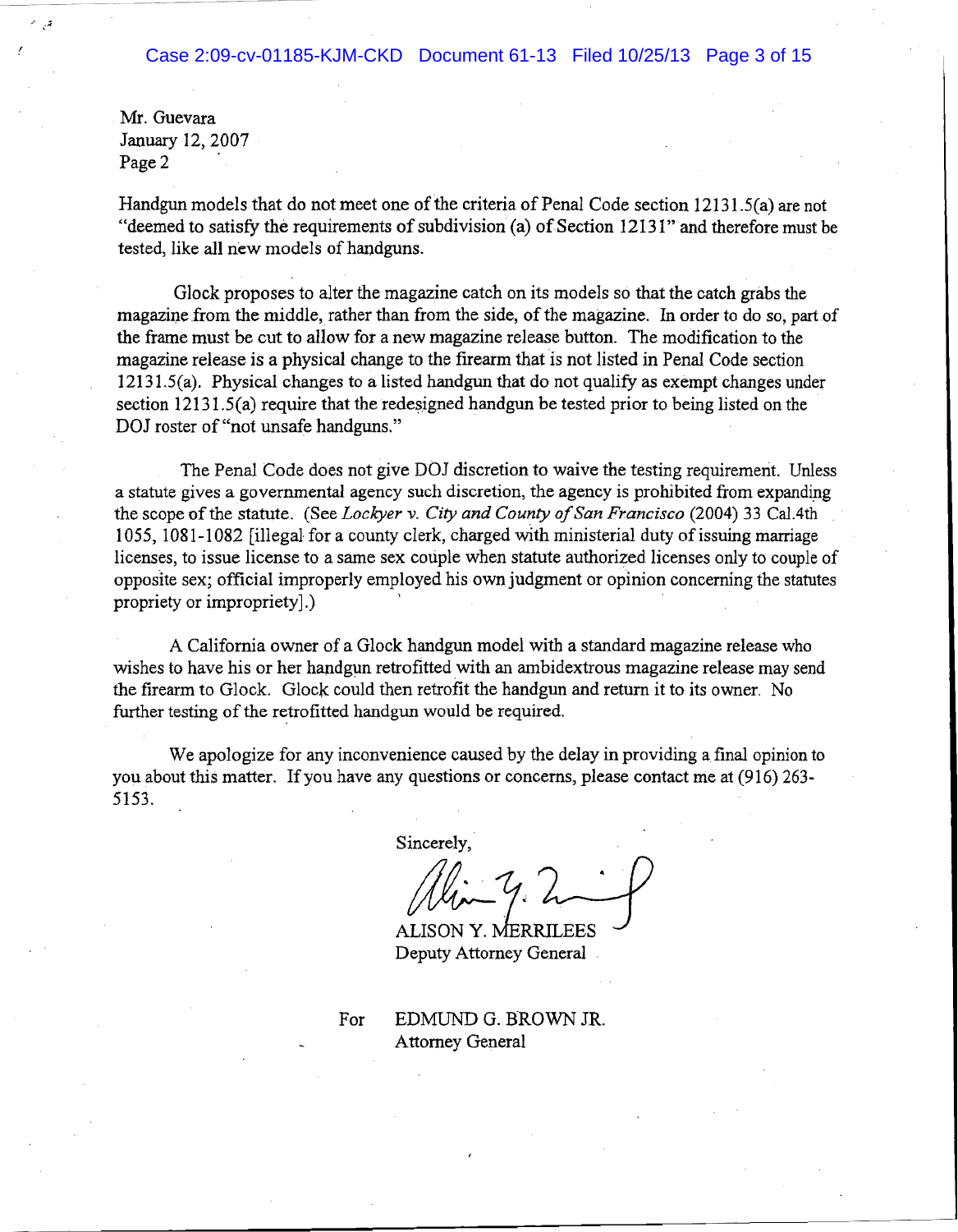### Case 2:09-cv-01185-KJM-CKD Document 61-13 Filed 10/25/13 Page 4 of 15

| From:    | <b>Justin Phillips</b>      |
|----------|-----------------------------|
| To:      | Cheryle Massaro             |
| Date:    | 1/24/2007 3:20:27 PM        |
| Subject: | Fwd: GLOCK Magazine Release |

fyi

Dear Mr. Phillips,

>>> Carlos Guevara **11/20/2006 2:07 PM >>>** 

According to our phone conversation, I am sending some pictures that show the proposed ambidextrous magazine release. As I mentioned, we plan to replace the current magazine release with the new ambidextrous part on all GLOCK models to better accommodate our left handed users.

We kindly request confirmation from the DOJ as to whether this minor improvement can be implemented on all GLOCK models currently approved for sale in California without additional testing.

We appreciate your assistance.

Best regards,

Carlos A. Guevara General Counsel GLOCK, Inc. Dir.770-319-4778 Fax. 770-437-4714

#### Disclaimer:

This e-mail and any attached files are confidential and may be legally privileged. If you are not the intehded recipient or have received this' transmission in error please notify the sender immediately and then delete this e-mail. Any unauthorized disclosure, reproduction, copying, distribution,or other dissemination or use of this communication is strictly prohibited.This message is provided for informational purposes only. This medium is not to be used for the exchange of legally binding communications.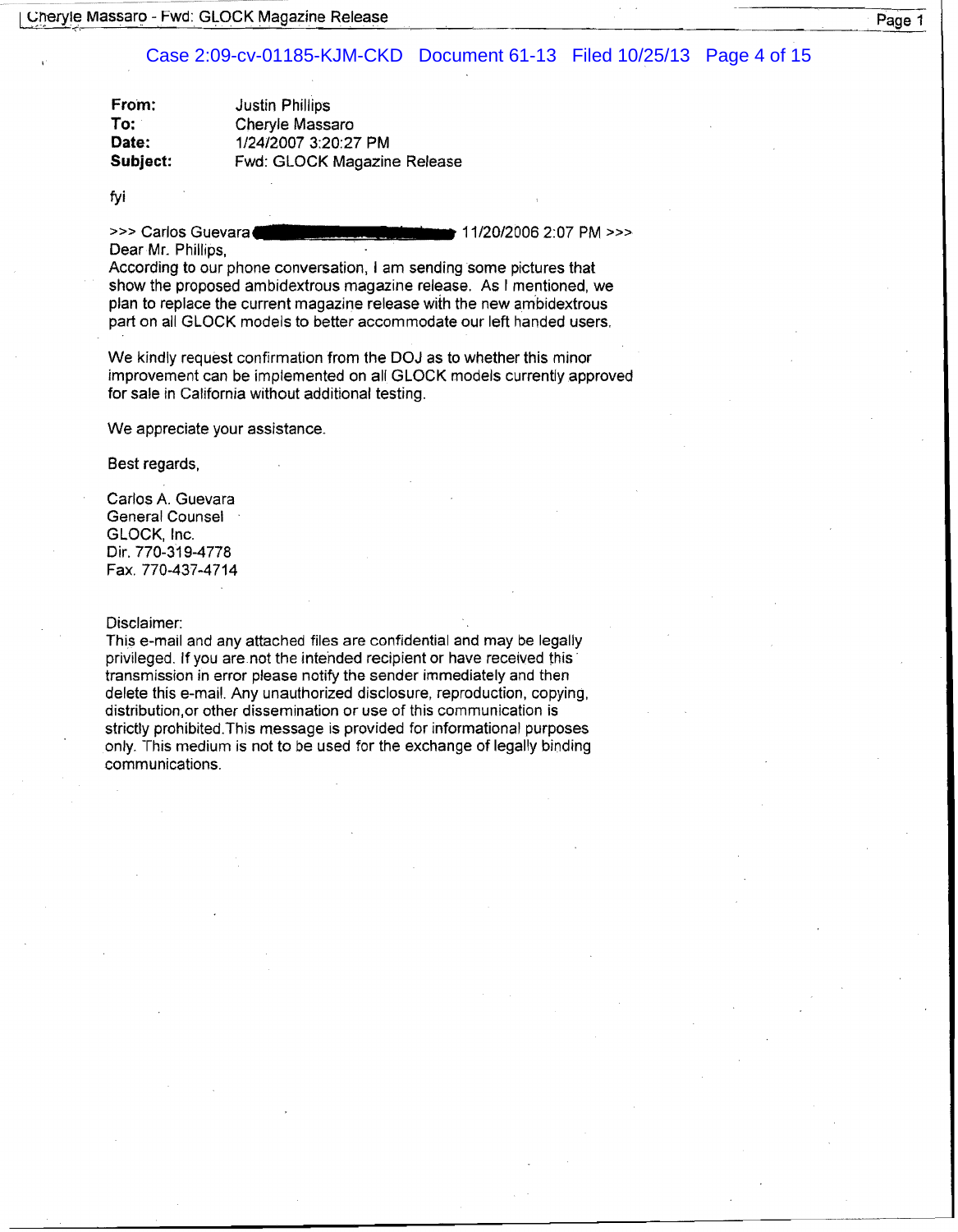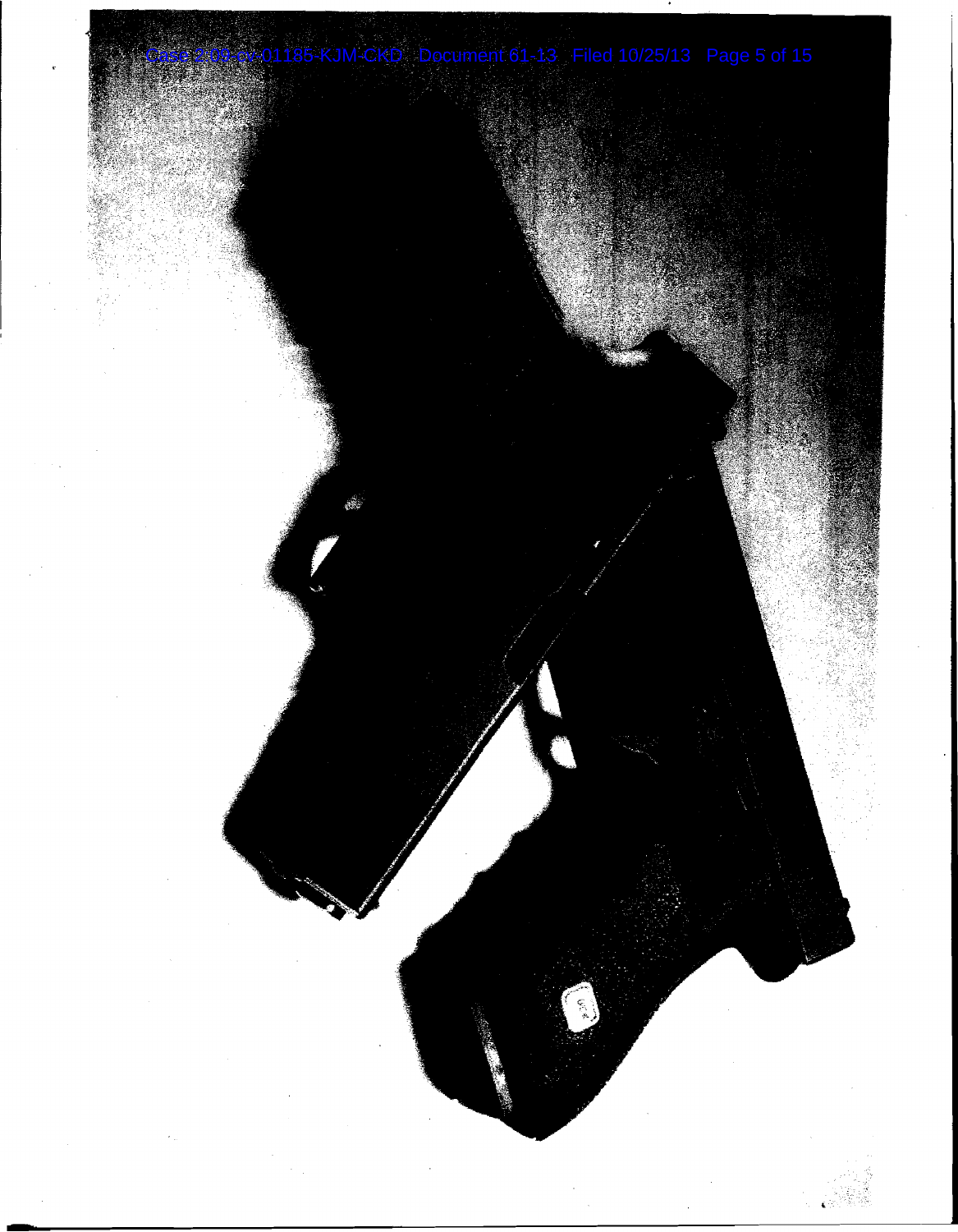## Case 2:09-cv-01185-KJM-CKD Document 61-13 Filed 10/25/13 Page 6 of 15

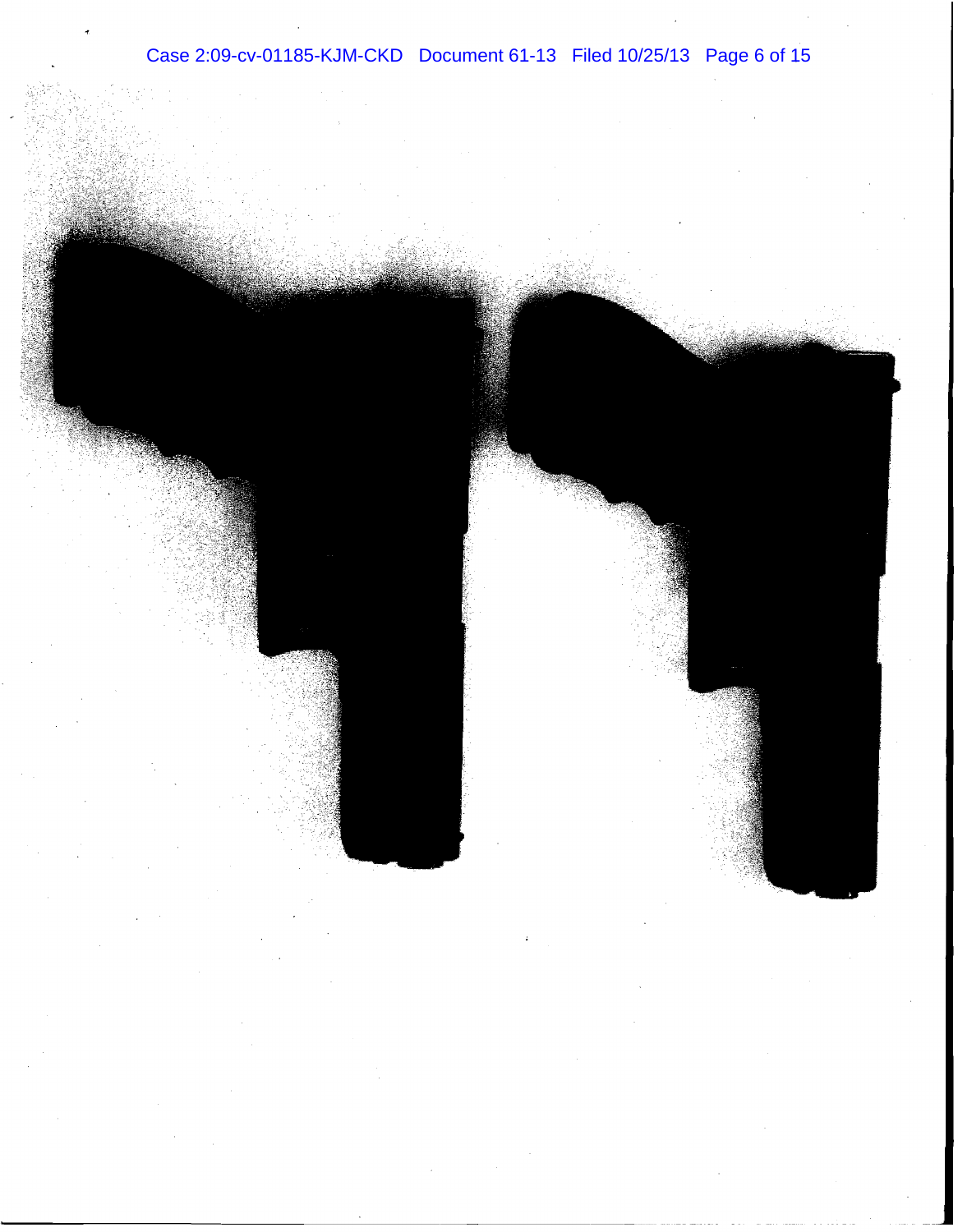

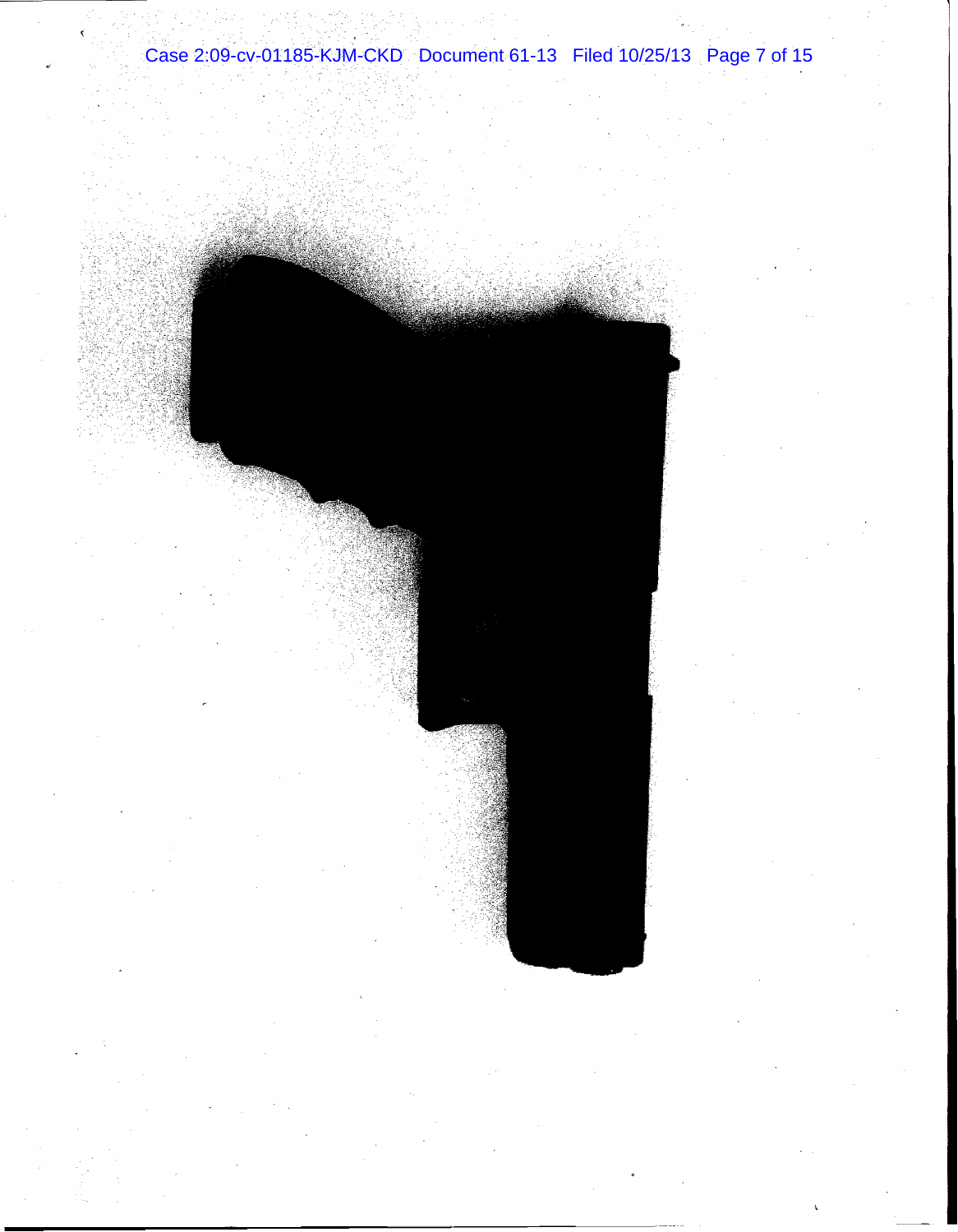# Case 2:09-cv-01185-KJM-CKD Document 61-13 Filed 10/25/13 Page 8 of 15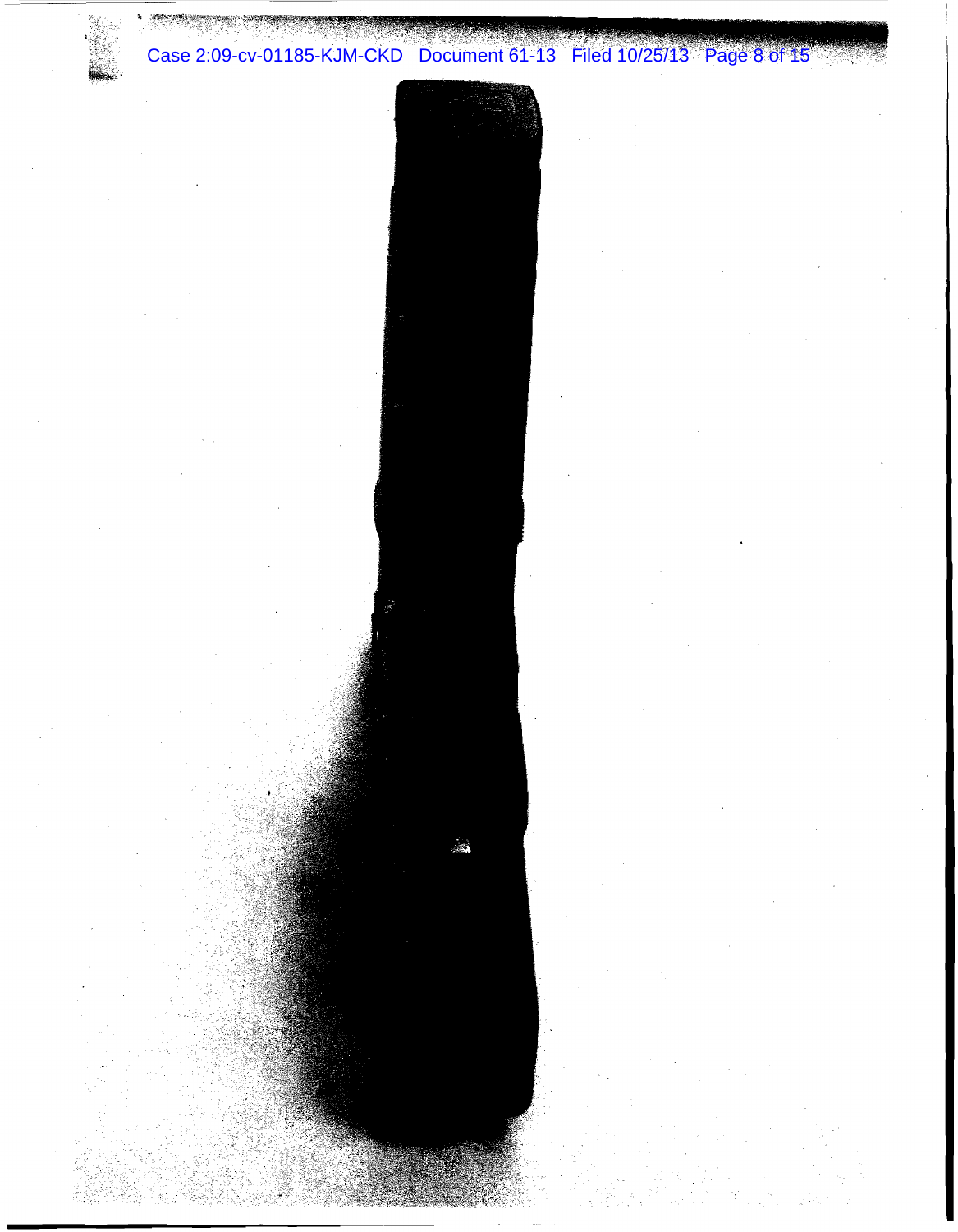*EDMUND G. BROWN JR.* **Attorney** *General* 

Case 2:09-cv-01185-KJM-CKD Document 61-13 Filed 10/25/13 Page 9 of 15<br>D G. BROWN JR.<br>D G. BROWN JR. *DEPARTMENT OF JUSTICE •*



FIREARMS DIVISION P.O. BOX 160487 SACRAMENTO. CA 95816-0487 Facsimile: (916) 263-0676 (916)263-5153

January 12, 2007

Mr. Carlos Guevara General Counsel Glock, Inc. 6000 Highlands Parkway Smyrna, GA 30082

#### .Re: Glock Proposed Ambidextrous Magazine Release

Dear Mr. Guevara.:

I am writing in response to your request that the Firearms Division ofthe California Department of Justice (DOJ) waive the requirement that a number of Glock handguns that have been redesigned to have an ambidextrous magazine release be tested by an independent DOJcertified laboratory. Upon review of the issue, we have determined that we do not have the authority to exempt a handgun on DOJ's roster that is redesigned to have an ambidextrous magazine release from the testing requirement.

California law makes it a crime to import into the state for sale, keep for sale, offer or expose for sale, give or lend any "unsafe handgun." (California Penal Code'§ 12125(a).) A handgun is considered unsafe if it fails to meet the criteria set forth in Penal Code section 12126 after testing and approval by a DOJ-certified handgun testing laboratory. (Pen. Code § 12130.) A handgun that is tested and approved is eligible for listing on DOl's roster ofhandguns that have been tested and determined not to be unsafe. (Pen. Code  $\S$  12131(a).)

"A firearm shall be deemed to satisfy the requirements of subdivision (a) of Section 12131 if another firearm made by the same manufacturer is already listed and the unlisted firearm differs from the listed firearm only in one or more of the following features:

- 1. Finish, including, but not limited to, bluing, chrome-plating, oiling, or engraving.
- 2. The material from which the grips are made.
- 3. The shape or texture of the grips, so long as the difference in grip shape or texture does not in any way alter the dimensions, material, linkage, or functioning of the magazine well, the barrel, the chamber, or any of the components of the firing mechanism of the firearm.
- 4. Any other purely cosmetic feature that does not in any way alter the dimensions, material, linkage, or functioning of the magazine well, the barrel, the chamber, or any of the components of the firing mechanism of the firearm." (Pen. Code  $\S$  12131.5(a).)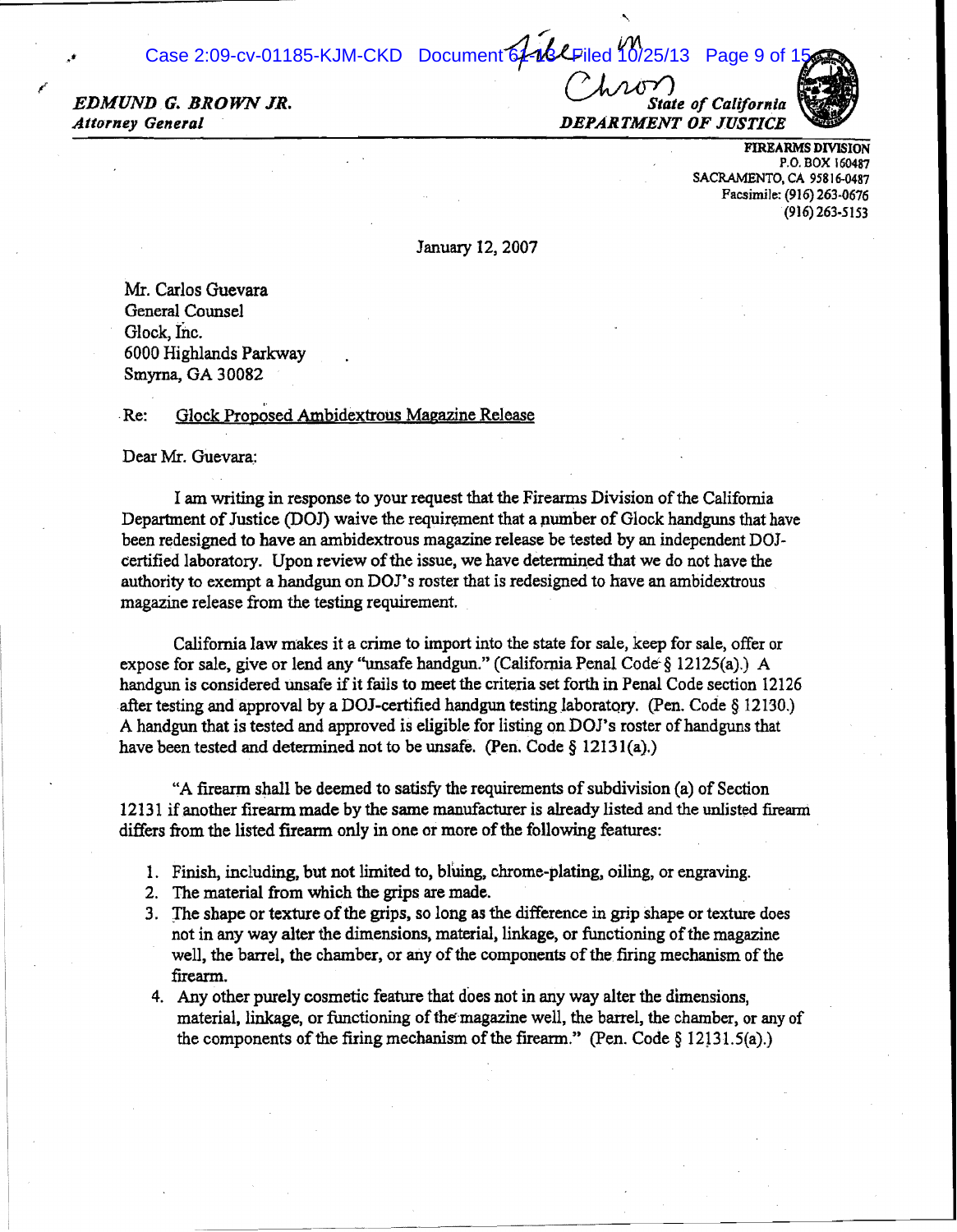Mr. Guevara January 12,2007 Page 2

. "

> Handgun models that do not meet one of the criteria of Penal Code section 12131.5(a) are not "deemed to satisfy the requirements of subdivision (a) of Section 12131" and therefore must be tested, like all new models of handguns.

> . Glock proposes to alter the magazine catch on its models so that the catch grabs the magazine from the middle, rather than from the side, of the magazine. In order to do so, part of the frame must be cut to allow for a new magazine release button. The modification to the magazine release is a physical change to the firearm that is not listed in Penal Code section 12131.5(a). Physical changes to a listed handgun that do notqualify as exempt changes under section  $12131.5(a)$  require that the redesigned handgun be tested prior to being listed on the , DOJ roster of "not unsafe handguns."

> The Penal Code does not give DOJ discretion to waive the testing requirement. Unless a statute gives a governmental agency such discretion, the agency is prohibited from expanding the scope ofthe statute. (See *Lockyer v. City and County ofSan Francisco* (2004) 33 Cal.4th 1055, 1081 1082 [illegal for a county clerk, charged with ministerial duty ofissuing marriage licenses, to issue license to a same sex couple when statute authorized licenses only to couple of opposite sex; official improperly employed his own judgment or opinion concerning the statutes propriety or impropriety].)

A California owner of a Glock handgun model with a standard magazine release who wishes to have his or her handgun retrofitted with an ambidextrous magazine release may send the firearm to Glock. Glock could then retrofit the handgun and return it to its owner. No further testing of the retrofitted handgun would be required.

We apologize for any inconvenience caused by the delay in providing a final opinion to you about this matter. Ifyou have any questions or concerns, please contact me at (916) 263- 5153.

Sincerely,

incerely,<br>*Min*  $y \sim 2$ 

ALISON Y. MERRILEES Deputy Attorney General .

For EDMUND G. BROWN JR. Attorney General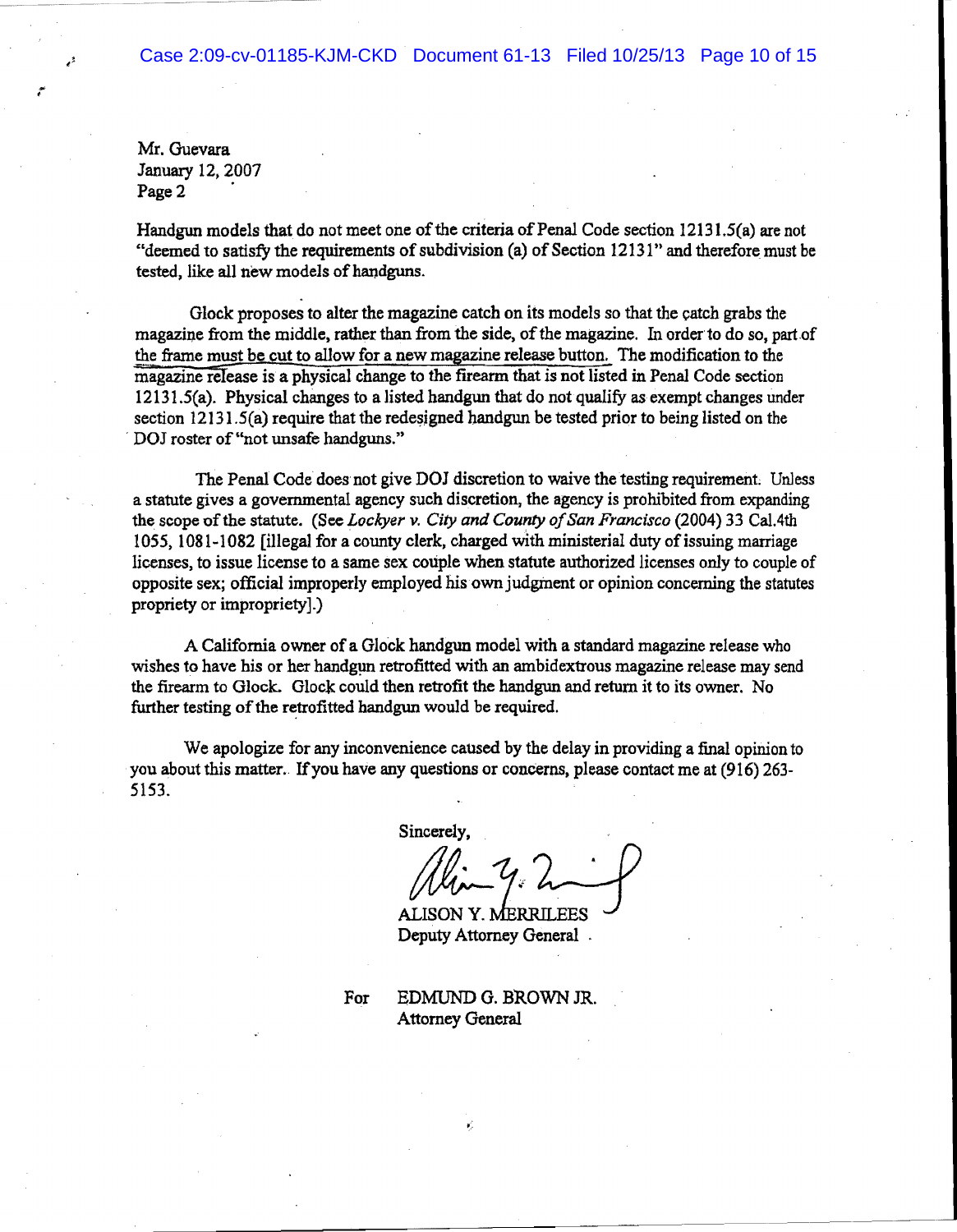Case 2:09-cv-01185-KJM-CKD Document 61-13 Filed 10/25/13 Page 11 of 15

GLOCK, Inc.

ä,

GLOCK, Inc., P.O.Box 369. Smvma. Georgia 30081.  $U.S.A.$ 

Ms. Allson Y. Merrilees **Deputy Attorney General California Department of Justice** P.O. Box 160487 **Sacramento, CA 95816-0487** 

vour reference Ambidextrous Magazine Release

Dated January 12, 2007 our reference

Tel. +1 (770) 319 4778

Fax +1 (770) 437 4714

U.S.A

23456789707 FEB 2007 **RECEIVED Firearms** Division **AZEZZZZOU** 

**nck** 

**PERFECTION** 

Smyma. January 31, 2007

 $1/2$ 

na Kilo Igri na Krista<br>Seri metalak manculatan

Re: **GLOCK Ambidextrous Magazine Release** 

Dear Ms. Merrilees:

Thank you for your letter dated January 12, 2007 in which the California Department of Justice (DOJ) found, based primarily upon certain photographs provided by GLOCK, Inc., that the replacement of the standard magazine release for a new ambidextrous type on GLOCK pistols currently on the DOJ's roster of approved handguns does not fall within the Penal Code section 12131.5(a). We respectfully ask that you reconsider your initial findings for the following reasons: 1) the upgraded magazine release does not require a redesign of the pistol or an additional cut on the grip section of the frame, and 2) the physical change to the firearm is so limited, such that its differences, when compared to the listed firearms, eclipse those enumerated in section 12131.5(a).

In particular, the proposed magazine release does not require an additional cut in the frame to allow ambidextrous operation as initially believed by DOJ. A close look at the current design of the pistol, in particular the operation of its magazine release, clearly shows that it already provides the cut on the opposite side of the grip to be used for the upgraded part.

Moreover, the proposed ambidextrous magazine release does not require redesign of the pistol, but rather a very limited modification to the shape of the grip and some internal changes to accommodate proper engagement / release of the magazine. Please note that as regulred by Section 12131.5(a)3, the modification to the grip shape does not in any way alter the dimensions, material, linkage, or functioning of the magazine well, the barrel, the chamber, or any of the components of the firing mechanism of the firearm.

In order to fully appreciate the limited modification to the grip and the operation of the proposed ambidextrous magazine release, we request and would welcome the opportunity to meet with DOJ representatives to further explain this limited modification and to make prototypes available for your examination.

model (that was tested

**ARATE** 

i da ed é trium

Mag Release CA DOJ 1.8cc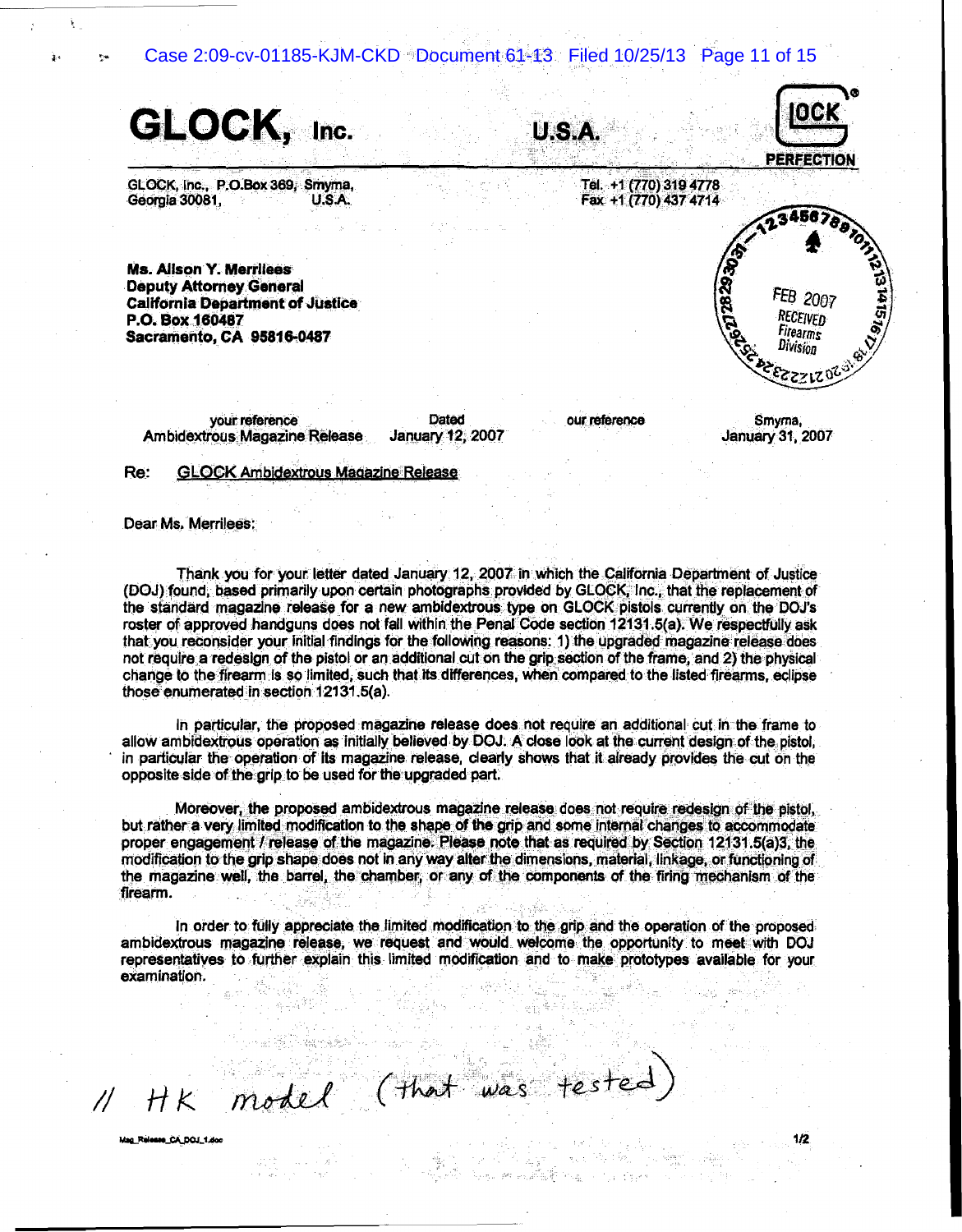Case 2:09-cv-01185-KJM-CKD Document 61-13 Filed 10/25/13 Page 12 of 15



 $\mathbf{r}$ 

 $\mathbf{y}$ 

**USA**

We truly appreciate your assistance with this matter. Should you have any questions or require any additional information, please feel free to contact me.

Sincerely,

 $\Gamma$ 

Carlos A. Guevara GLOCK, Inc General Counsel Oir.770-319-4778 Fax 770-437-4774 carlos.guevara@glock.us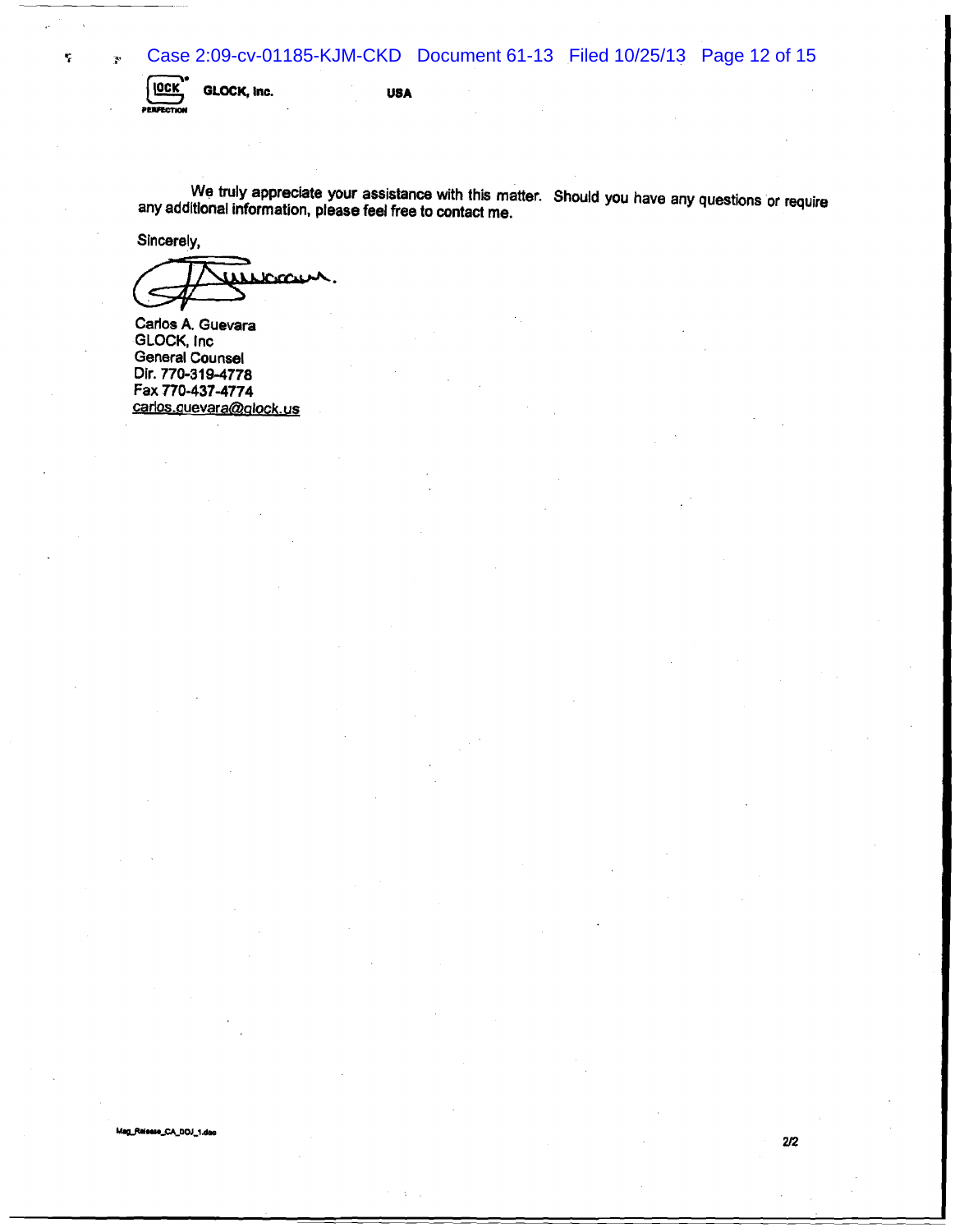# Case 2:09-cv-01185-KJM-CKD Document 61-13 Filed 10/25/13 Page 13 of 15

12131. (a) On and after January I, 2001, the Department of Justice shall compile, publish, and thereafter maintain <sup>a</sup> roster listing all of the pistols, revolvers, and other firearms capable of being concealed upon the person that have been tested by a certified testing laboratory, have been determined not to be unsafe handguns, and may be sold in this state pursuant to this title. The roster shall list, for each firearm, the manufacturer, model number, and model name.

, '

(b) (1) The department may charge every person in this state who is licensed as <sup>a</sup> manufacturer of firearms pursuant to Chapter <sup>44</sup> (commencing with Section 921) of Title 18 of the United states Code, and any person in this state who manufactures or causes to be manufactured, imports into the state for sale, keeps for sale, or offers or exposes for sale any pistol, revolver, or other firearm capable of being concealed upon the person in this state, an annual fee not exceeding the costs of preparing, publishing, and maintaining the roster pursuant to subdivision (a) and the costs of research and development, report analysis, firearms storage, and other program infrastructure costs necessary to implement this chapter.

(2) Any pistol, revolver, or other firearm capable of being concealed upon the person that is manufactured by a manufacturer who manufactures or causes to be manufactured, imports into the state for sale, keeps for sale, or offers or exposes for sale any pistol, revolver, or other firearm capable of being concealed upon the person in this state, and who fails to pay any fee required pursuant to paragraph (1), may be excluded from the roster.

(3) If a purchaser has initiated a transfer of a handgun that is listed on the roster as not unsafe, and prior to the completion of the transfer, the handgun is removed from the roster of not unsafe handguns because of failure to pay the fee required to keep that handgun listed on the roster, the handgun shall be deliverable to the purchaser if the purchaser is not otherwise prohibited from purchasing or possessing the handgun. However, if <sup>a</sup> purchaser has initiated a transfer of a handgun that is listed on the roster as not unsafe, and prior to the completion of the transfer, the handgun is removed from the roster pursuant to subdivision (f), the handgun shall not be deliverable to the purchaser.

(c) The Attorney General may annually retest up to 5 percent of the handgun models that are listed on the roster described in subdivision (a).

(d) The retesting of a handgun model pursuant to subdivision *(c)* shall conform to the following:

(1) The Attorney General shall obtain from retail or wholesale sources, or both, three samples of the handgun model to be retested.

(2) The Attorney General shall select the certified laboratory to be used for the retesting.

(3) The ammunition used for the retesting shall be of 'a type recommended by the manufacturer in the user manual for the handgun: If the user manual for the handgun model makes no ammunition recommendation, the Attorney General shall select the ammunition to be used for the retesting. The ammunition shall be of the proper caliber for the handgun, commercially available, and in new condition.

(e) The retest shall be conducted in the same manner as the testing prescribed in Sections 12127 and 12128.

(f) If the handgun model fails retesting, the Attorney General

 $U^{\mathfrak{p}}$  Ambi *mag r-e-*∣ease

2 Changes

Rail<br>Changes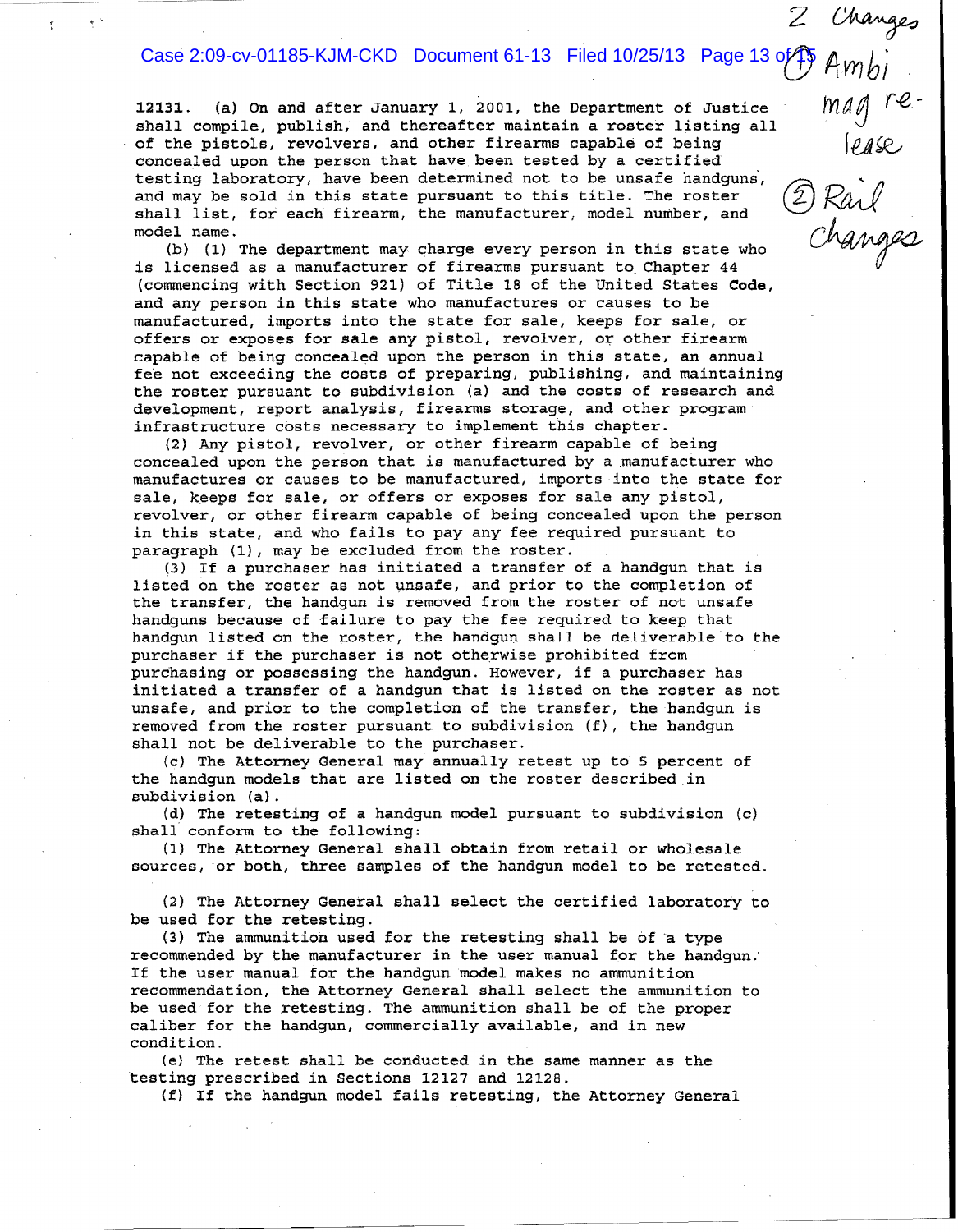#### Case 2:09-cv-01185-KJM-CKD Document 61-13 Filed 10/25/13 Page 14 of 15

shall remove the handgun model from the roster maintained pursuant to subdivision (a).

(g) A handgun model removed from the roster pursuant to subdivision (f) may be reinstated on the roster if all of the following are met:

(1) The manufacturer petitions the Attorney General for reinstatement of the handgun model.

(2) The manufacturer pays the Department of Justice for all of the costs related to the reinstatement testing of the handgun model, including the purchase price of the handguns, prior to reinstatement testing.

. (3) The reinstatement testing of the handguns shall be in accordance with subdivisions (d) and (e).

 $(4)$  The three handgun samples shall be tested only once for reinstatement. If the sample fails it may not be retested.

(S) If the handgun model successfully passes testing for reinstatement, and if the manufacturer of the handgun is otherwise in compliance with this chapter, the Attorney General shall reinstate the handgun model on the roster maintained pursuant to subdivision  $(a)$ .

(6) The manufacturer shall provide the Attorney General with the complete testing history for the handgun model.

(?) Notwithstanding subdivision *{C}I* the Attorney General may, at any time, further retest any handgun model that has been reinstated to the roster.

12131.5. (a) A firearm shall be deemed to satisfy the requirements of subdivision (a) of Section 12131 if another firearm made by the same manufacturer *is* already listed and the unlisted firearm differs from the listed firearm only *in* one or more of the following features:

(1) Finish, including, but not limited to, bluing, chrome-plating, ing, or engraving.  $\bigwedge^1 0$ oiling, or engraving.

(2) The material from which the grips are made.  $\bigwedge$  O

 $(3)$  The shape or texture of the grips, so long as the difference in grip shape or texture does not in any way alter the dimensions,  $materal$  linkage, or functioning of the magazine well) the barrel, the chamber, or any of the components of the firing mechanism of the firearm.  $\bigwedge^{\bullet}O$ firearm.

(4) Any other purely cosmetic feature that  $d$  does not in any way alter the dimensions, material, linkage, or functioning of the magazine well) the barrel, the chamber, or any of the components of the firing mechanism of the firearm.

(b) Any manufacturer seeking to have a firearm listed under this section shall provide to the Department of Justice all of the following:

 $(1)$  The model designation of the listed firearm.

?.,

o۴

(2) The model designation of each firearm that the manufacturer seeks to have listed under this section.

(3) A statement, under oath, that each unlisted firearm for which listing is sought differs from the listed firearm only in one or more and is in all otherwise the subdivision (a) and is in all other respects identical to the listed firearm.

(c) The department may, in its discretion and at any time, require a manufacturer to provide to the department any model for which

llers<br>- engagem 4<br>not functio

---------------------